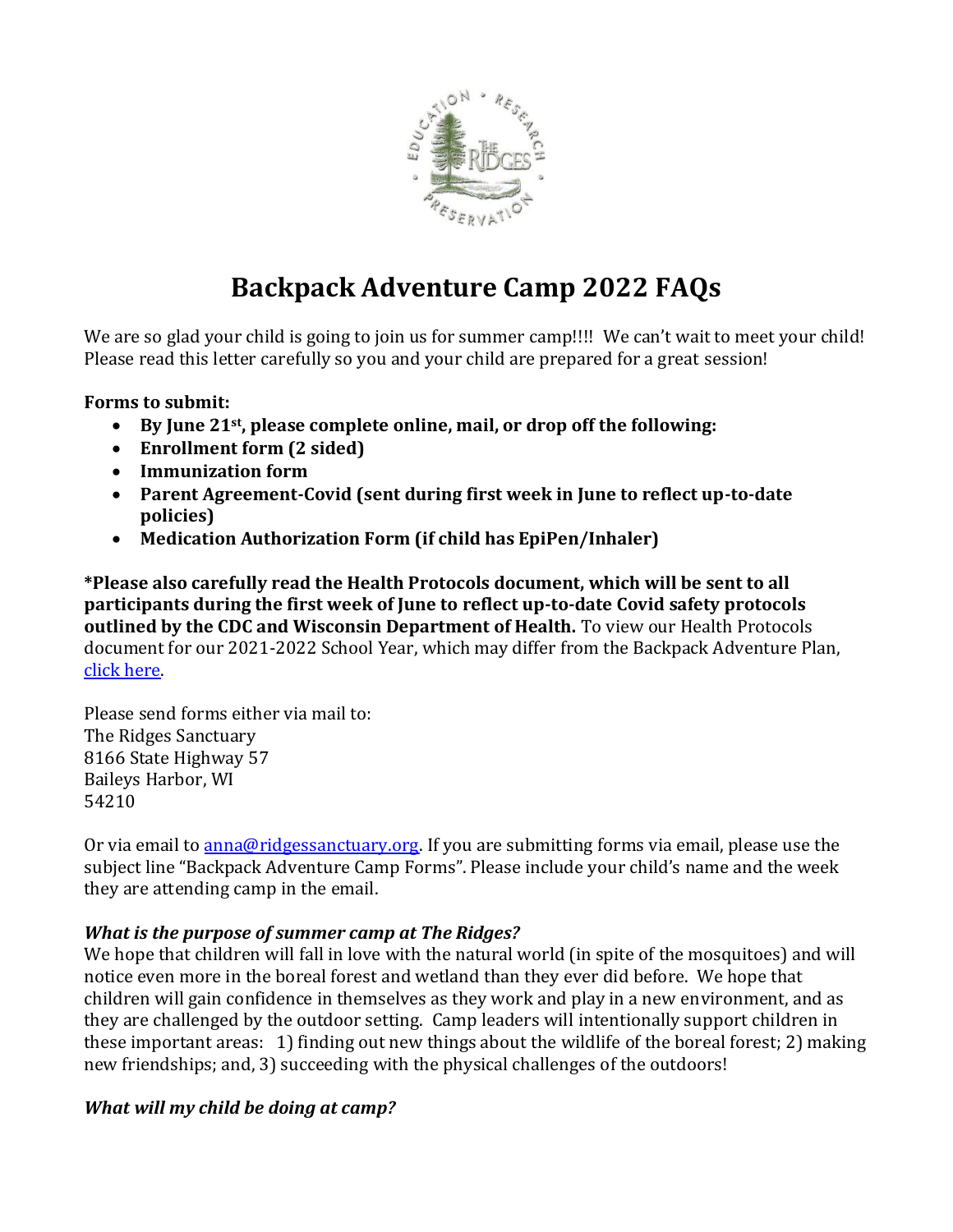Your child will be working in a group of 16 children, of various ages, with 2 camp leaders. Camp leaders will plan and implement activities that allow children to learn, play, listen to stories or explanations, and engage in hands-on nature study.

*Note: In order to keep all children happy and safe, it is our expectation that your child follows directions and works collaboratively.*

#### *What are the current Covid-19 Protocols for camp?*

In order to keep your children safe, we will be updating our current Health Protocols document, as well as our Parent Agreement, to reflect CDC and Wisconsin Department of Health guidelines. These documents will be sent to all families registered for camp at the beginning of June. Please return a signed Parent Agreement for your child(ren) by June 21st. If you would like to read our Health Protocols document for our 2021-2022 school year (may differ slightly from Health Protocols for camp), please click [here.](https://www.ridgessanctuary.org/registered-camp-families/)

### *What if my child needs an epi pen?*

Please make a note of this on the enrollment form and fill out the Medication Authorization Form, which can be found on our website under the Backpack Adventure Camp page. Label the medication with your child's name, place it in a plastic bag with a copy of the Medication Authorization Form, and give it to the camp leader who assists you at the car line drop off. Don't forget to bring it home at the end of camp.

# *What should my child wear?*

### *Clothes that your child can manage on their own!*

Because of mosquitoes and possible ticks, please dress your child this way:

- 1. Long pants
- 2. Long sleeves

3. Shoes that can get wet (rain boots or water shoes) and can be worn on a hike without causing blisters – we will be walking in sand, wet grass, and maybe mud

- 4. Socks that stay up during long walks
- 5. Sunscreen please apply **at home**
- 6. Bug repellant please apply **at home**
- 7. Hat for sun and to keep the flies off!!!!
- 8. Jacket if it is cool
- 9. Waterproof jacket for rainy days. Unless it is thundering or raining hard, we will go outside.

# *What should my child bring?*

Your child must have a filled water bottle each day labeled with their name.

Your child will need a dry pair of socks, and a complete change of clothes.

A plastic bag for wet clothes.

# **For beach Friday, your child will need a towel and warm jacket or hoody.**

# *Where will my child put their things when they get to camp?*

Please have belongings in a bag of some sort that your child can identify and be in charge of. Each morning your child will place his/her belongings in "his/her" space. Then your child will put his/her water bottle and hat in a special Ridges backpack to carry on a hike. Ridges backpacks will remain at camp. Extra clothes and water bottles can remain in the cabins for the week. We realize that part of early childhood development is learning how to organize personal items, and we will